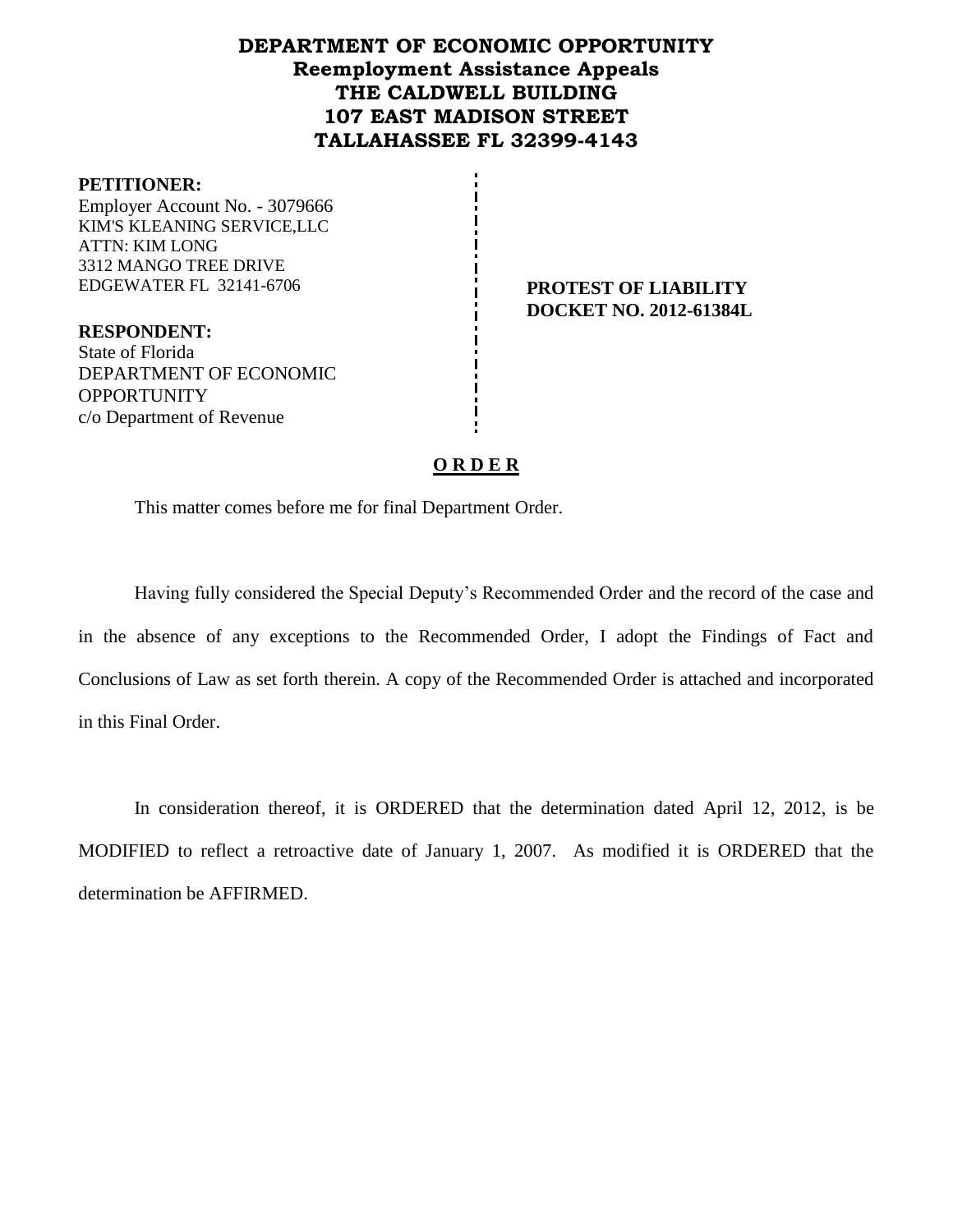#### **JUDICIAL REVIEW**

Any request for judicial review must be initiated within 30 days of the date the Order was filed. Judicial review is commenced by filing one copy of a *Notice of Appeal* with the DEPARTMENT OF ECONOMIC OPPORTUNITY at the address shown at the top of this Order and a second copy, with filing fees prescribed by law, with the appropriate District Court of Appeal. It is the responsibility of the party appealing to the Court to prepare a transcript of the record. If no court reporter was at the hearing, the transcript must be prepared from a copy of the Special Deputy's hearing recording, which may be requested from the Office of Appeals.

Cualquier solicitud para revisión judicial debe ser iniciada dentro de los 30 días a partir de la fecha en que la Orden fue registrada. La revisión judicial se comienza al registrar una copia de un *Aviso de Apelación* con la Agencia para la Innovación de la Fuerza Laboral [*DEPARTMENT OF ECONOMIC OPPORTUNITY]* en la dirección que aparece en la parte superior de este *Orden* y una segunda copia, con los honorarios de registro prescritos por la ley, con el Tribunal Distrital de Apelaciones pertinente. Es la responsabilidad de la parte apelando al tribunal la de preparar una transcripción del registro. Si en la audiencia no se encontraba ningún estenógrafo registrado en los tribunales, la transcripción debe ser preparada de una copia de la grabación de la audiencia del Delegado Especial [*Special Deputy*], la cual puede ser solicitada de la Oficina de Apelaciones.

Nenpòt demann pou yon revizyon jiridik fèt pou l kòmanse lan yon peryòd 30 jou apati de dat ke Lòd la te depoze a. Revizyon jiridik la kòmanse avèk depo yon kopi yon *Avi Dapèl* ki voye bay DEPARTMENT OF ECONOMIC OPPORTUNITY lan nan adrès ki parèt pi wo a, lan tèt *Lòd* sa a e yon dezyèm kopi, avèk frè depo ki preskri pa lalwa, bay Kou Dapèl Distrik apwopriye a. Se responsabilite pati k ap prezante apèl la bay Tribinal la pou l prepare yon kopi dosye a. Si pa te gen yon stenograf lan seyans lan, kopi a fèt pou l prepare apati de kopi anrejistreman seyans lan ke Adjwen Spesyal la te fè a, e ke w ka mande Biwo Dapèl la voye pou ou.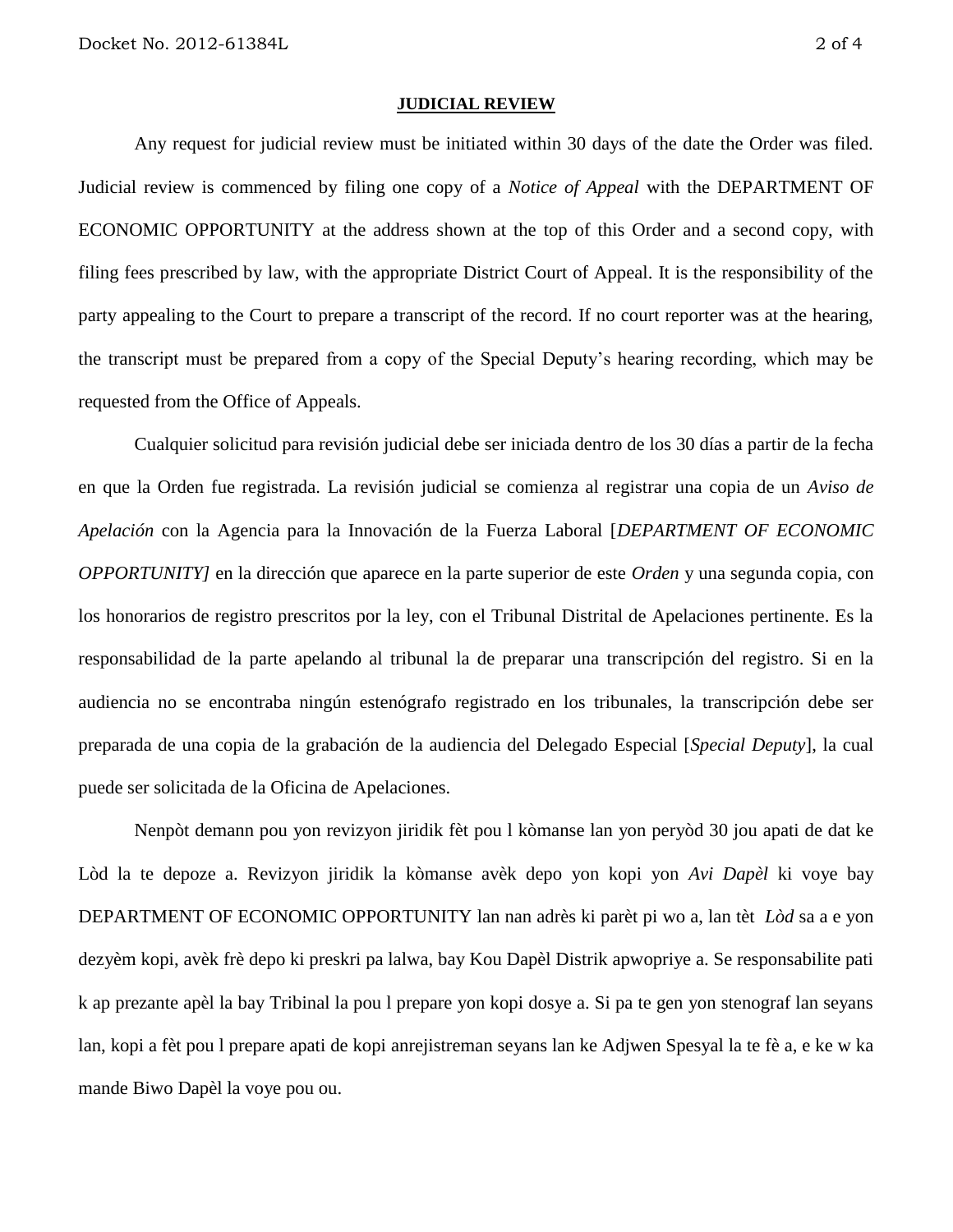DONE and ORDERED at Tallahassee, Florida, this \_\_\_\_\_\_\_ day of November, 2012.



Altemese Smith, Assistant Director, Reemployment Assistance Services DEPARTMENT OF ECONOMIC OPPORTUNITY

FILED ON THIS DATE PURSUANT TO § 120.52, FLORIDA STATUTES, WITH THE DESIGNATED DEPARTMENT CLERK, RECEIPT OF WHICH IS HEREBY ACKNOWLEDGED.

 $\overline{\phantom{a}}$  ,  $\overline{\phantom{a}}$  ,  $\overline{\phantom{a}}$  ,  $\overline{\phantom{a}}$  ,  $\overline{\phantom{a}}$  ,  $\overline{\phantom{a}}$  ,  $\overline{\phantom{a}}$  ,  $\overline{\phantom{a}}$ DEPUTY CLERK DATE

## **CERTIFICATE OF SERVICE**

**I HEREBY CERTIFY that true and correct copies of the foregoing Final Order have been furnished to the persons listed below in the manner described, on the \_\_\_\_\_\_\_ day of November, 2012**.

Shoner D. Bans

SHANEDRA Y. BARNES, Special Deputy Clerk DEPARTMENT OF ECONOMIC OPPORTUNITY Reemployment Assistance Appeals 107 EAST MADISON STREET TALLAHASSEE FL 32399-4143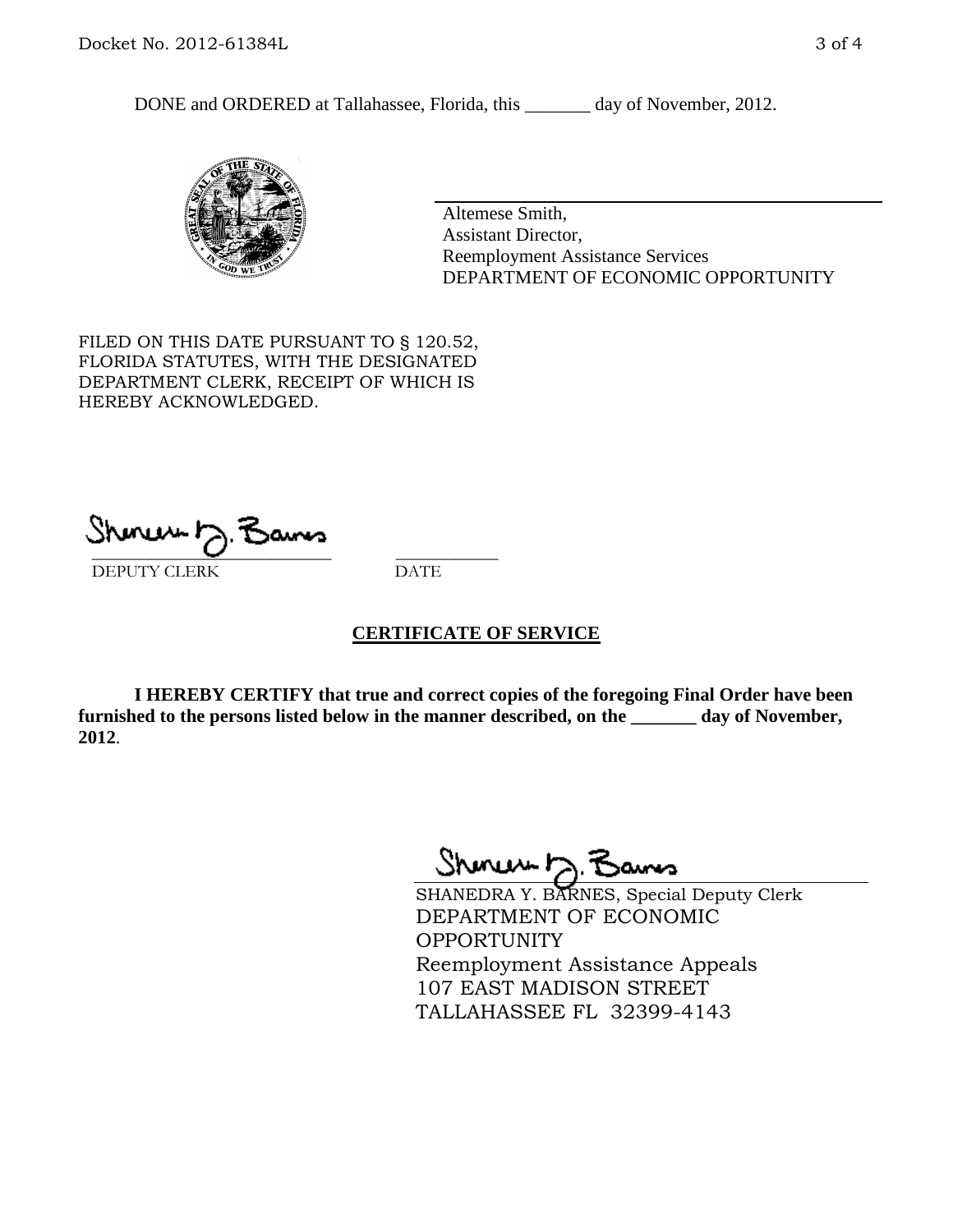By U.S. Mail:

KIM'S KLEANING SERVICE,LLC ATTN: KIM LONG 3312 MANGO TREE DRIVE EDGEWATER FL 32141-6706

SHERRY HAMMOND 3229 JUNIPER DRIVE EDGEWATER FL 32141 DEPARTMENT OF REVENUE ATTN: VANDA RAGANS - CCOC #1-4857 5050 WEST TENNESSEE STREET TALLAHASSEE FL 32399

DEPARTMENT OF REVENUE ATTN MYRA TAYLOR PO BOX 6417 TALLAHASSEE FL 32314-6417

ELAN R KANEY PO BOX 731148 ORMOND BEACH FL 32173-1148

State of Florida DEPARTMENT OF ECONOMIC OPPORTUNITY c/o Department of Revenue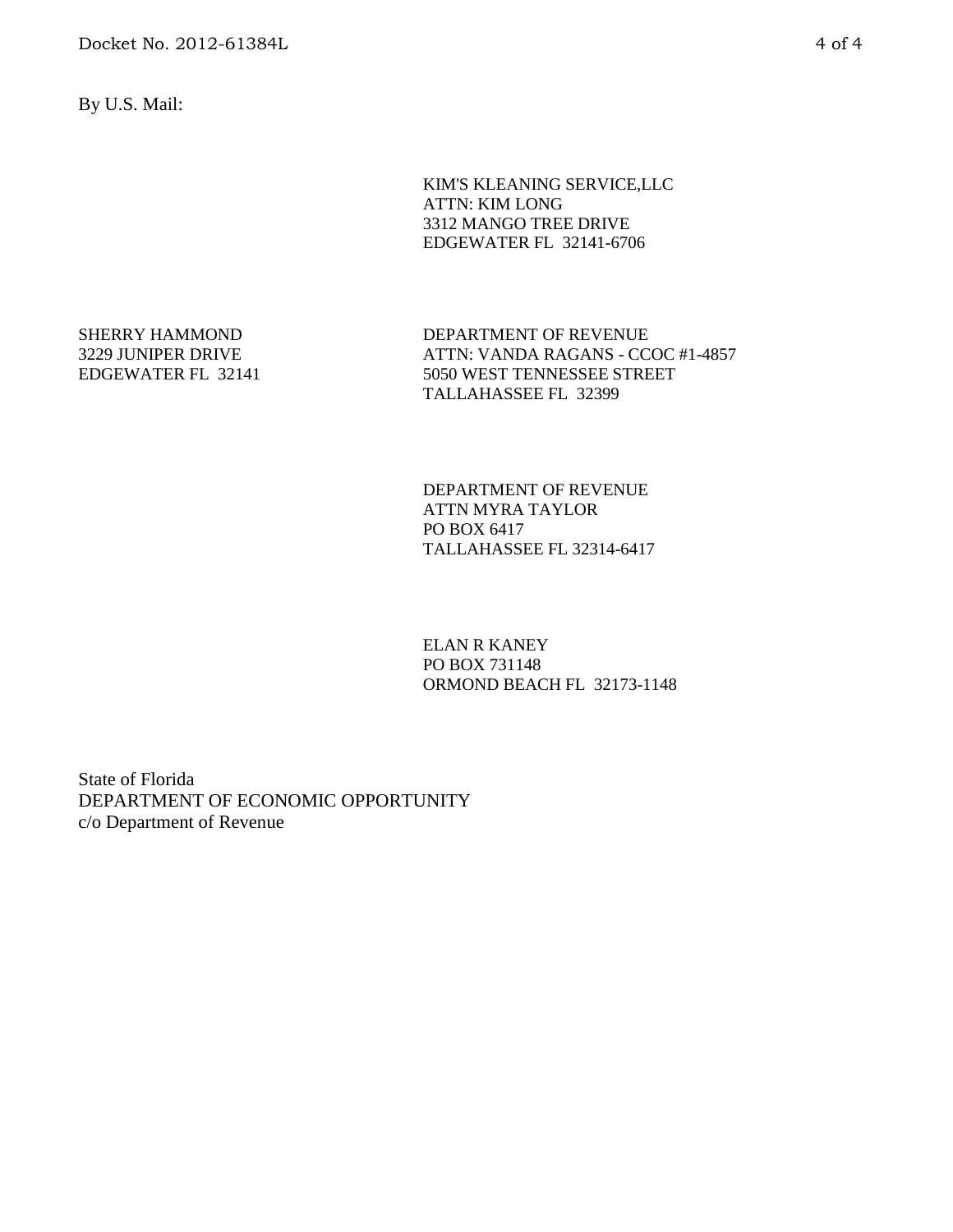# **DEPARTMENT OF ECONOMIC OPPORTUNITY Reemployment Assistance Appeals**

MSC 347 CALDWELL BUILDING 107 EAST MADISON STREET TALLAHASSEE FL 32399-4143

### **PETITIONER:**

Employer Account No. - 3079666 KIM'S KLEANING SERVICE,LLC ATTN: KIM LONG 3312 MANGO TREE DRIVE EDGEWATER FL 32141-6706

> **PROTEST OF LIABILITY DOCKET NO. 2012-61384L**

**RESPONDENT:** State of Florida DEPARTMENT OF ECONOMIC **OPPORTUNITY** c/o Department of Revenue

# **RECOMMENDED ORDER OF SPECIAL DEPUTY**

TO: Assistant Director, Interim Executive Director, Reemployment Assistance Services DEPARTMENT OF ECONOMIC OPPORTUNITY

This matter comes before the undersigned Special Deputy pursuant to the Petitioner's protest of the Respondent's determination dated April 12, 2012.

After due notice to the parties, a telephone hearing was held on September 10, 2012. The Petitioner, represented by its owner, appeared and testified. The owner of Gloria's Cleaning Service; one of the Petitioner's customers; one of the Petitioner's domestic cleaners; the Petitioner's domestic partner; and an Enrolled Agent testified as witnesses. The Respondent, represented by a Department of Revenue Tax Specialist II, appeared and testified. The Joined Party appeared and testified. A former co-worker testified as a witness for the Joined Party.

The record of the case, including the recording of the hearing and any exhibits submitted in evidence, is herewith transmitted. Proposed Findings of Fact and Conclusions of Law were received from the Petitioner. Proposed findings of fact which are relevant, material, and supported by the weight of the evidence are incorporated herein. Proposed findings and conclusions which are not supported by the weight of the evidence are discussed in the Conclusions of Law section of the recommended order.

## **Issue:**

Whether services performed for the Petitioner by the Joined Party and other individuals constitute insured employment pursuant to Sections 443.036(19), 443.036(21); 443.1216, Florida Statutes, and if so, the effective date of the liability.

Whether the Petitioner meets liability requirements for Florida reemployment assistance contributions, and if so, the effective date of liability, pursuant to Sections 443.036(19); 443.036(21), Florida Statutes.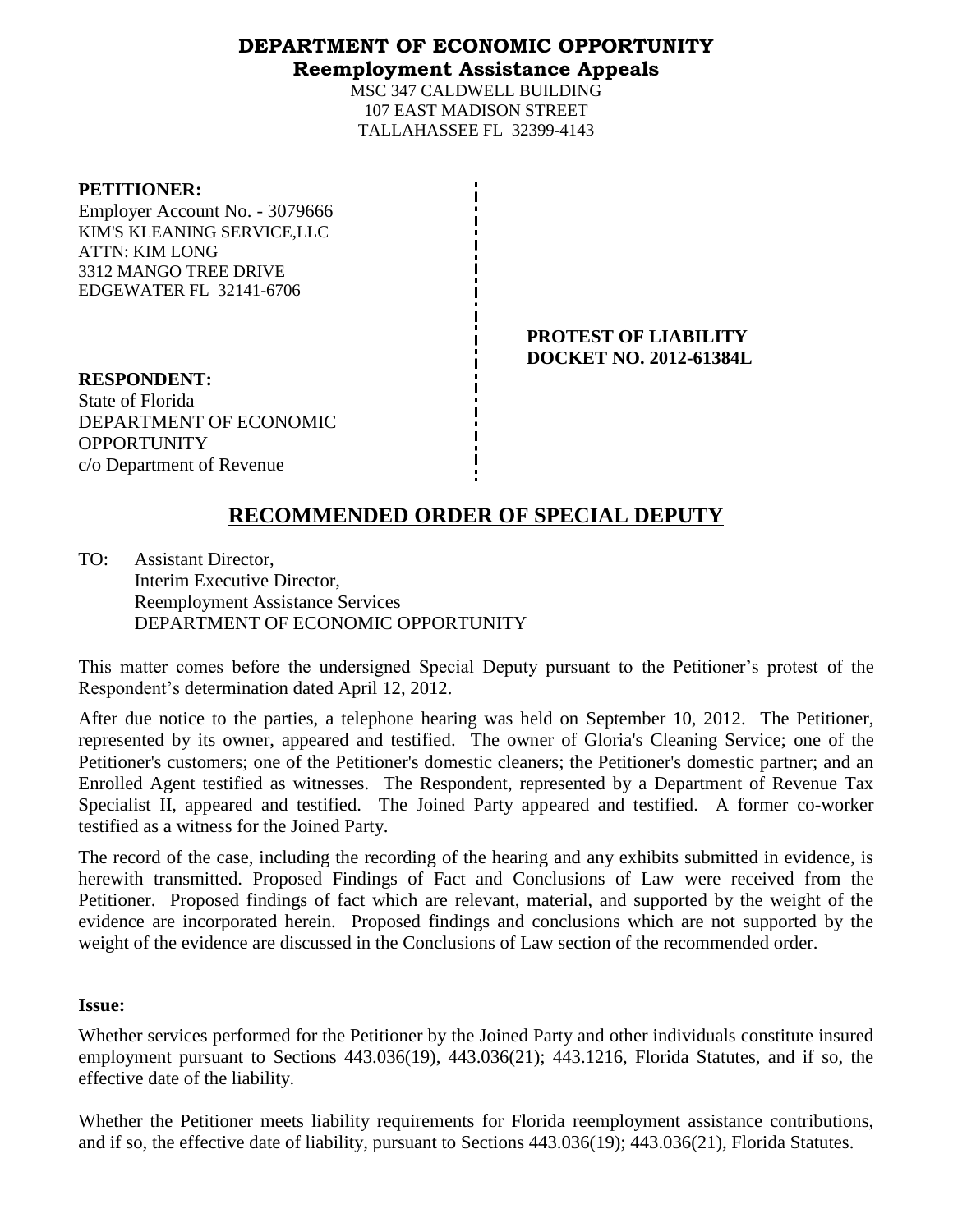Whether the Petitioner's corporate officers received remuneration for employment which constitutes wages, pursuant to Sections 443.036(21), (44), Florida Statutes; Rule 73B-10.025, Florida Administrative Code.

### **Findings of Fact:**

- 1. The Petitioner is an individual, Kim Long, who has operated a house cleaning business since approximately 1987. The business is operated from the home of Kim Long. Effective March 20, 2012, the Petitioner formed a single member limited liability company, Kim's Kleaning Service, LLC. The business has been operated by the limited liability company since March 20, 2012. Since prior to 2007 the Petitioner has had at least one individual performing services for the Petitioner during each week of the year. The Petitioner has classified all of the workers as independent contractors.
- 2. In 2010 the Joined Party was employed by a marketing company to validate telephone sales for a cable company. Prior to that employment the Joined Party had been employed in Georgia as a cleaner for a commercial cleaning company. In February 2010 the Joined Party replied to a newspaper help wanted advertisement placed by the Petitioner. The advertisement stated "Interviewing for energetic hard workers available Monday thru Friday, 7 AM-5 PM. Must have clean driving record, background check required. Physical demanding job. Serious inquiries only." The advertisement provided a telephone number to call for an interview. The Joined Party was not receiving adequate hours with the marketing company and called the number listed in the advertisement. The Petitioner instructed the Joined Party to fill out an application and to place the application on the front door of the Petitioner's residence. The Joined Party complied.
- 3. The Joined Party did not hear back from the Petitioner until early 2011 when the Petitioner contacted the Joined Party and scheduled the Joined Party for an interview on February 5, 2011. At the interview the Joined Party provided the Petitioner with a copy of her resume. In the interview the Petitioner told the Joined Party the guidelines of the job including the requirement that the work must be performed in a professional manner, that the keys to customers' homes must be secured in the Petitioner's garage, that there would always be two cleaners on a job, that there was no additional pay for call-backs, that the workers may use a company vehicle bearing the Petitioner's business name without charge or the workers may use their own vehicles for transportation as long as the workers affix the Petitioner's sign to the personal vehicle, that the Joined Party had to be available to work from 7 AM until 5 PM, that the Joined Party had to report to the Petitioner's home 30 minutes to an hour before beginning work to load the Petitioner's vehicle, that the Joined Party would be required to replace any damaged property, that the Petitioner would provide shirts bearing the Petitioner's name which the Joined Party was required to wear, that the Joined Party was required to wear black or brown pants or shorts, that the Joined Party was not allowed to wear open-toe shoes, that the Joined Party was not allowed to wear perfume, that the Petitioner would provide all tools and supplies, and that the Petitioner would perform a background check at the Petitioner's expense. The Petitioner informed the Joined Party that the Joined Party would be paid \$9 per hour with the ability to earn a pay increase depending on the amount of responsibility the Joined Party was willing to accept, such as contacting customers and preparing the work schedules. The Petitioner told the Joined Party that the Petitioner had only a handful of employees and that the Petitioner did not withhold taxes from the pay of the employees. The Petitioner told the Joined Party that the Joined Party would be on probation during the first ninety days and that the Petitioner would ride with the Joined Party during the probationary period. The Joined Party accepted the offer of work and believed that she was hired to be the Petitioner's employee.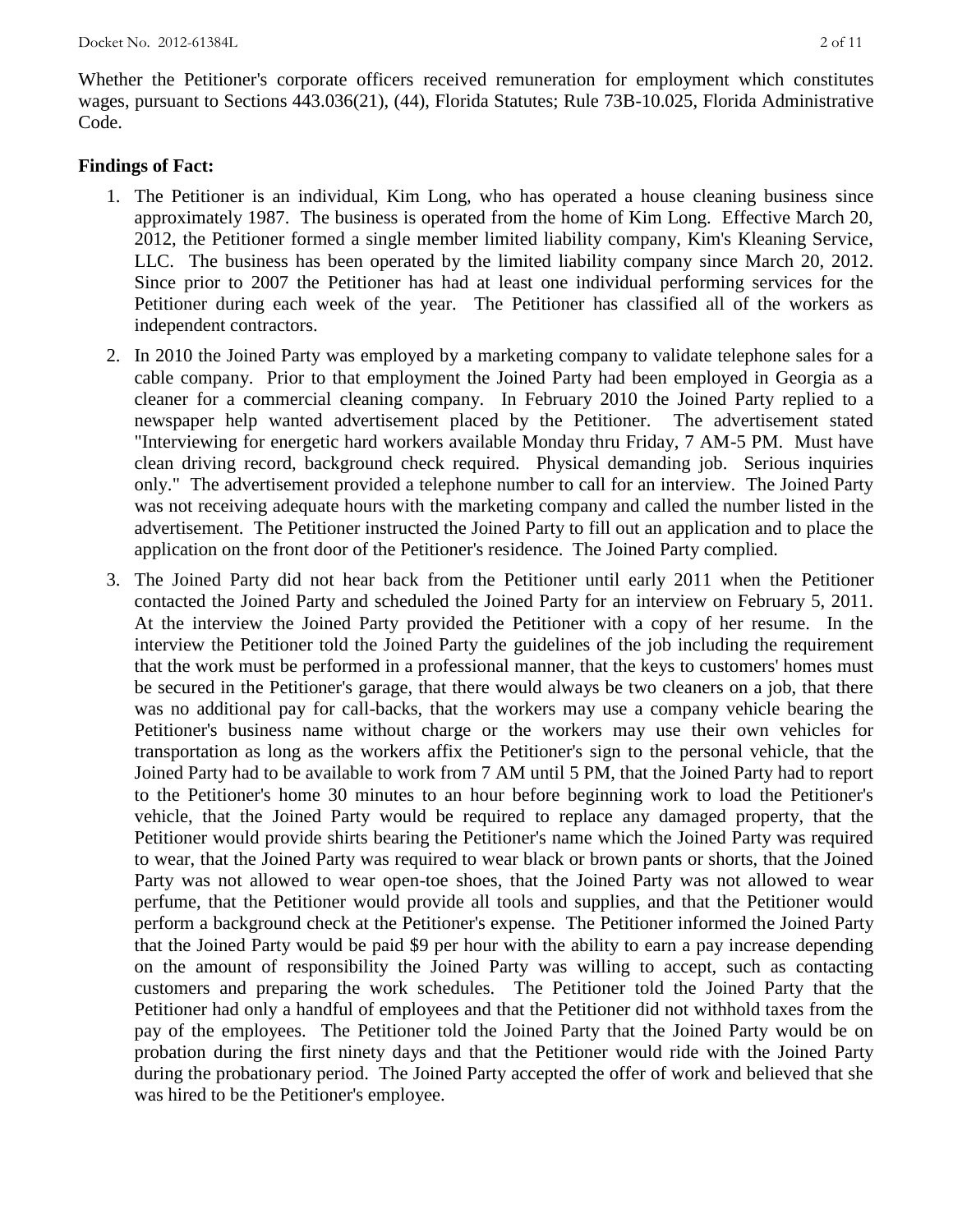- 4. The Petitioner required the Joined Party to sign a document entitled *Kim's Kleaning Service Acknowledgment of Probation.* The Acknowledgment states that the Joined Party understands that as an independent contractor there will be a period of minimal training during which time the Joined Party will become familiar with the quality of work required and that after the 30 to 90 day probation and training period the Petitioner will provide contract cleaning jobs which the Joined Party may accept or decline. The Acknowledgement states that the Joined Party will not be supervised and that if the work is not performed satisfactorily it will be the Joined Party's responsibility to correct the problem without additional compensation. The Acknowledgment states that the Joined Party acknowledges that she has her own occupational license and that she understands that no state or federal taxes will be withheld from the pay. The Acknowledgment states that the Joined Party will fully cooperate with any law enforcement agency including taking a lie detector test should any client accusation require investigation. The Joined Party was anxious to obtain work because she was only working fourteen hours per week for the marketing company. The Joined Party did not read the Acknowledgment but signed it on February 5, 2011 during the interview. At the bottom of the form the Petitioner wrote "Experienced cleaner/no training needed."
- 5. The Petitioner's purpose of placing all newly hired cleaners on probation is to allow time for the new cleaners to become familiar with the work, to give the Petitioner time to do the background checks, and to verify the employment information on the applications. Most of the new hires were placed on a shorter period of probation than the Joined Party. The Petitioner chose to make the Joined Party's probation period longer than some other new hires because of the difficulty of checking out-of-state references.
- 6. The Petitioner also required the Joined Party to sign an *Independent Contractor Agreement.* The Agreement states that the purpose of the document is to establish an independent contractor relationship. The Agreement states that the Joined Party will perform cleaning services and will be compensated "\_\_\_per unit/hour" payable in check at the option of the Petitioner. The Agreement states that the Joined Party will provide all equipment, tools, and supplies. The Agreement states that the contract shall run from day to day, that all amounts shall be paid in full with no deductions of any kind, that the Joined Party may start or cease work at will as long as the contract is performed and accomplished satisfactorily and promptly, and that the Petitioner would not provide any supervision in the details of the work to be performed after the initial period of introduction to the object of the contract. The Petitioner and the Joined Party signed the Agreement on February 7, 2011, when the Joined Party reported for work on her first day. The Joined Party did not read the Agreement. The Joined Party began work on February 7, 2011, after signing the Agreement.
- 7. The Petitioner provided the Joined Party with two uniform shirts bearing the Petitioner's name, without cost to the Joined Party, and was told that she was required to wear a uniform shirt each day. The Petitioner always provided the vacuum cleaners, tools and all supplies without cost to the Joined Party. The Petitioner provided the vehicle and provided a credit card to be used for the purchase of gasoline, any emergency supplies, and for equipment repairs. The Joined Party did not have any expenses in connection with the work.
- 8. During the ninety day probationary period the Petitioner rode with the Joined Party from time to time. The Petitioner instructed the Joined Party how to clean. The Petitioner showed the Joined Party how she wanted the work done and told her which cleaning products to use.
- 9. The Petitioner always assigned the Joined Party to work with another cleaner and the Joined Party was never given the option of choosing which individual to work with. The assigned co-worker changed from time-to-time at the Petitioner's discretion. On several occasions the Joined Party complained to the Petitioner because the assigned co-workers did not do a fair share of the work. On some of those occasions the Petitioner verbally reprimanded the co-workers in the Joined Party's presence. On one day a third person rode with the Joined Party and the cleaning partner.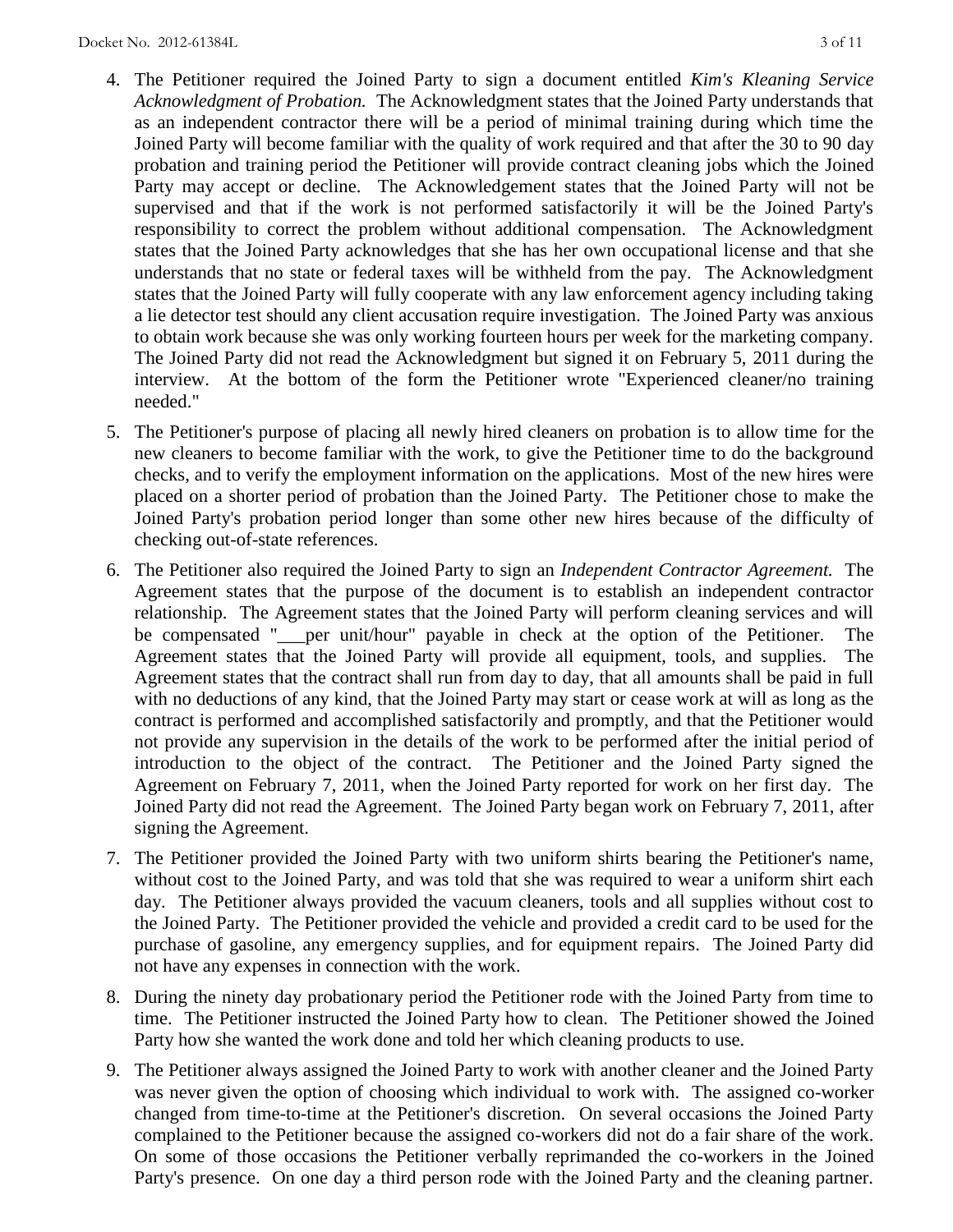That person told the Joined Party that she had been assigned to supervise the Joined Party and the other cleaner to make sure that they were performing the work properly.

- 10. In April 2011 the Petitioner hired a new cleaning person and assigned that individual to work with the Joined Party. The new cleaner was hired under the same terms and conditions as the Joined Party and was placed on probation for a period of thirty to ninety days. The Joined Party did not know the new cleaner, however, neither the Joined Party nor the new cleaner had a choice in being assigned to work together. The Joined Party and the new cleaner worked together as a team until early February 2012. The co-worker always believed that she was an employee of the Petitioner.
- 11. The work schedule was prepared for the Joined Party in advance so that the Joined Party would know which customers to clean and the approximate time to arrive at the customers' locations. The Joined Party did not believe that she had the right to decline any assigned work or work schedule. The Joined Party was not allowed to change the work schedule, however, if she was running late she was required to call the customer to let the customer know what time she would arrive. The Joined Party was required to give the Petitioner one week notice if she wanted to take time off from work.
- 12. The Petitioner considered one individual on each cleaning team to be the "preferred contractor" and to be in charge. The Joined Party was never informed that she was in charge of the team nor was she ever informed that the other member of the team was in charge.
- 13. On more than one occasion the Joined Party did not have a clean uniform shirt to wear and wore her own personal shirt. Upon arrival at the Petitioner's home the Petitioner told the Joined Party that she was required to wear a uniform shirt. The Petitioner gave the Joined Party a new shirt each time and required the Joined Party to change clothes before beginning work. The Petitioner provided four additional shirts to the Joined Party without cost to the Joined Party. The Joined Party's co-worker was only provided with one shirt at the time of hire. The co-worker also was required to change into a uniform shirt if she wore her own personal shirt.
- 14. On one occasion the Joined Party accidentally broke an item in a customer's home. The Joined Party reported the accident to the homeowner and offered to pay for the item by making weekly payments. The Petitioner agreed to pay half of the replacement cost of the item and to make weekly deductions from the Joined Party's earnings to pay for the Joined Party's share.
- 15. The Petitioner frequently tried to persuade the Joined Party to contact the Petitioner's customers to prepare the cleaning schedules in return for a pay increase to \$10 per hour. The Joined Party refused because she did not believe it was her responsibility to contact the Petitioner's customers and because she did not want to do it. The Joined Party's assigned cleaning partner also initially refused. Eventually, the Joined Party's assigned partner agreed to contact customers and to prepare the schedules. As a result, the Petitioner increased the pay of the partner and the Joined Party to \$10 per hour.
- 16. The Joined Party was paid weekly. No payroll taxes were withheld from the pay and no fringe benefits were provided. At the end of 2011 the Petitioner reported the Joined Party's earnings on Form 1099-MISC as nonemployee compensation.
- 17. The Joined Party always believed that she was an employee of the Petitioner. The Joined Party did not believe that she could work for a competitor and she did not perform services for anyone other than the Petitioner. The Joined Party did not have an investment in a business, did not advertise her services to the general public, did not have an occupational license, did not have business liability insurance, did not believe that she could hire others to perform the work for her, and did not have any expenses in connection with the work.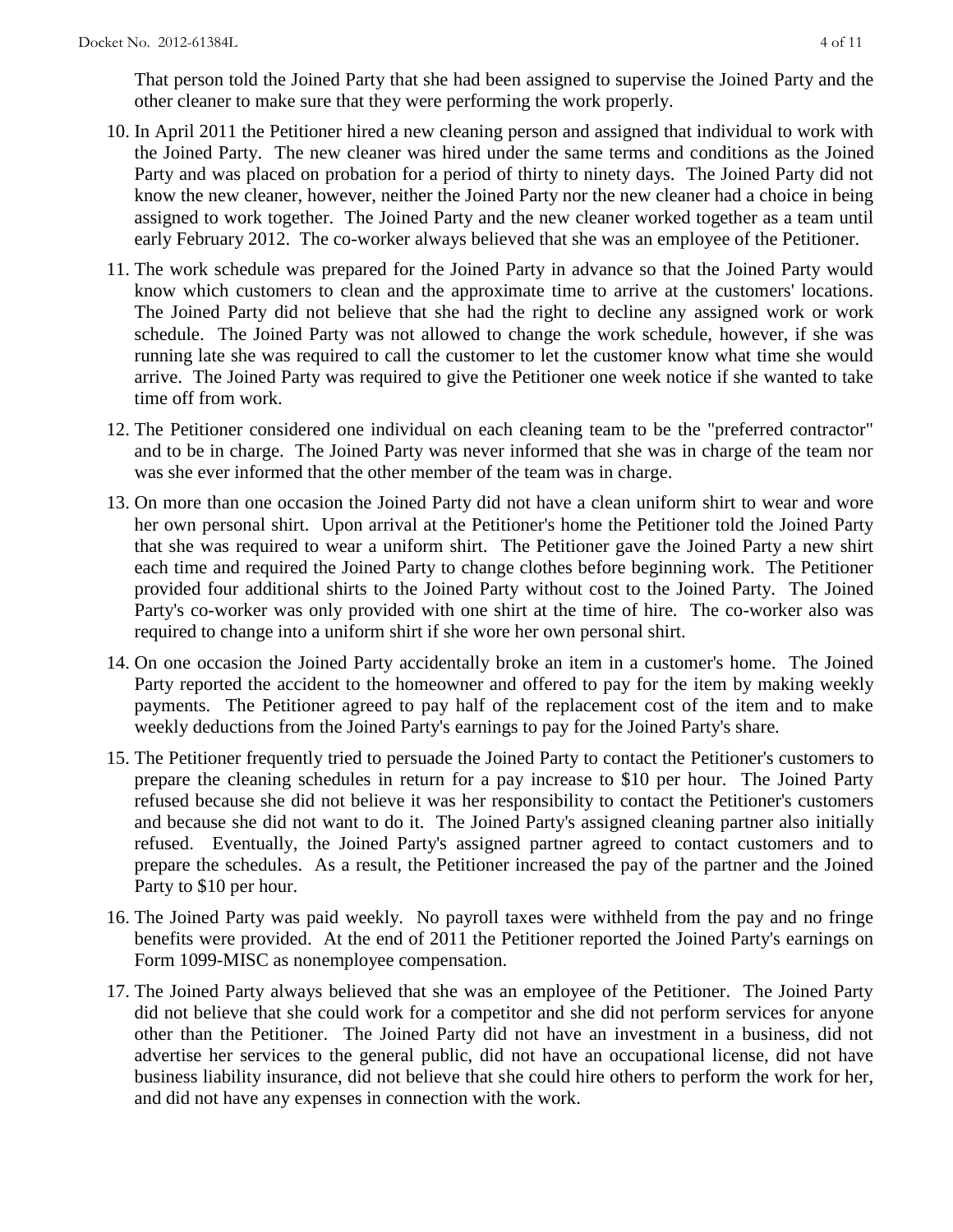- 18. In early 2012 the Petitioner told the Joined Party that the Joined Party needed to get an occupational license and liability insurance and that the Joined Party was required to turn in a weekly invoice showing the number of hours worked during the week. The Petitioner explained that the reason for the changes was because of advice that the Petitioner had received from the individual who prepared her income tax return.
- 19. In early 2012 the Joined Party went to an accountant to have her federal tax return prepared. Although the Joined Party was aware that the Petitioner had not been withholding taxes from the pay, the Joined Party was not aware that she would owe such a large sum of money for her taxes. As a result the Joined Party and her cleaning partner approached the Petitioner and requested that the Petitioner withhold taxes from their pay. The Petitioner replied that the Joined Party would have to accept a pay cut in order to continue working for the Petitioner and that the Petitioner would have to contact a bookkeeper to determine the reduced amount of pay. The Joined Party requested that the Petitioner contact her when the Petitioner determined how much the Petitioner would pay her. The Petitioner did not contact the Joined Party with that information.
- 20. The Joined Party filed an initial claim for reemployment assistance benefits effective February 5, 2012. When the Joined Party did not receive credit for her earnings with the Petitioner a *Request for Reconsideration of Monetary Determination* was filed and an investigation was assigned to the Department of Revenue to determine if the Joined Party performed services for the Petitioner as an employee or as an independent contractor.
- 21. On April 12, 2012, the Department of Revenue determined that the Petitioner, Kim Long, doing business as Kim's Kleaning Service LLC, was liable for payment of unemployment compensation taxes on the wages of the Joined Party and other individuals performing services as domestic cleaners retroactive to February 8, 2011. The Petitioner filed a timely protest.

# **Conclusions of Law:**

- 22. The issue in this case, whether services performed for the Petitioner by the Joined Party and other individuals performing services as domestic cleaners constitute employment subject to the Florida Reemployment Assistance Program Law, is governed by Chapter 443, Florida Statutes. Section 443.1216(1)(a)2., Florida Statutes, provides that employment subject to the chapter includes service performed by individuals under the usual common law rules applicable in determining an employer-employee relationship.
- 23. The Supreme Court of the United States held that the term "usual common law rules" is to be used in a generic sense to mean the "standards developed by the courts through the years of adjudication." United States v. W.M. Webb, Inc., 397 U.S. 179 (1970).
- 24. The Supreme Court of Florida adopted and approved the tests in 1 Restatement of Law, Agency 2d Section 220 (1958), for use to determine if an employment relationship exists. See Cantor v. Cochran, 184 So.2d 173 (Fla. 1966); Miami Herald Publishing Co. v. Kendall, 88 So.2d 276 (Fla. 1956); Magarian v. Southern Fruit Distributors, 1 So.2d 858 (Fla. 1941); see also Kane Furniture Corp. v. R. Miranda, 506 So.2d 1061 (Fla. 2d DCA 1987). In Brayshaw v. Agency for Workforce Innovation, et al; 58 So.3d 301 (Fla. 1st DCA 2011) the court stated that the statute does not refer to other rules or factors for determining the employment relationship and, therefore, the Department is limited to applying only Florida common law in determining the nature of an employment relationship.
- 25. Restatement of Law is a publication, prepared under the auspices of the American Law Institute, which explains the meaning of the law with regard to various court rulings. The Restatement sets forth a nonexclusive list of factors that are to be considered when judging whether a relationship is an employment relationship or an independent contractor relationship.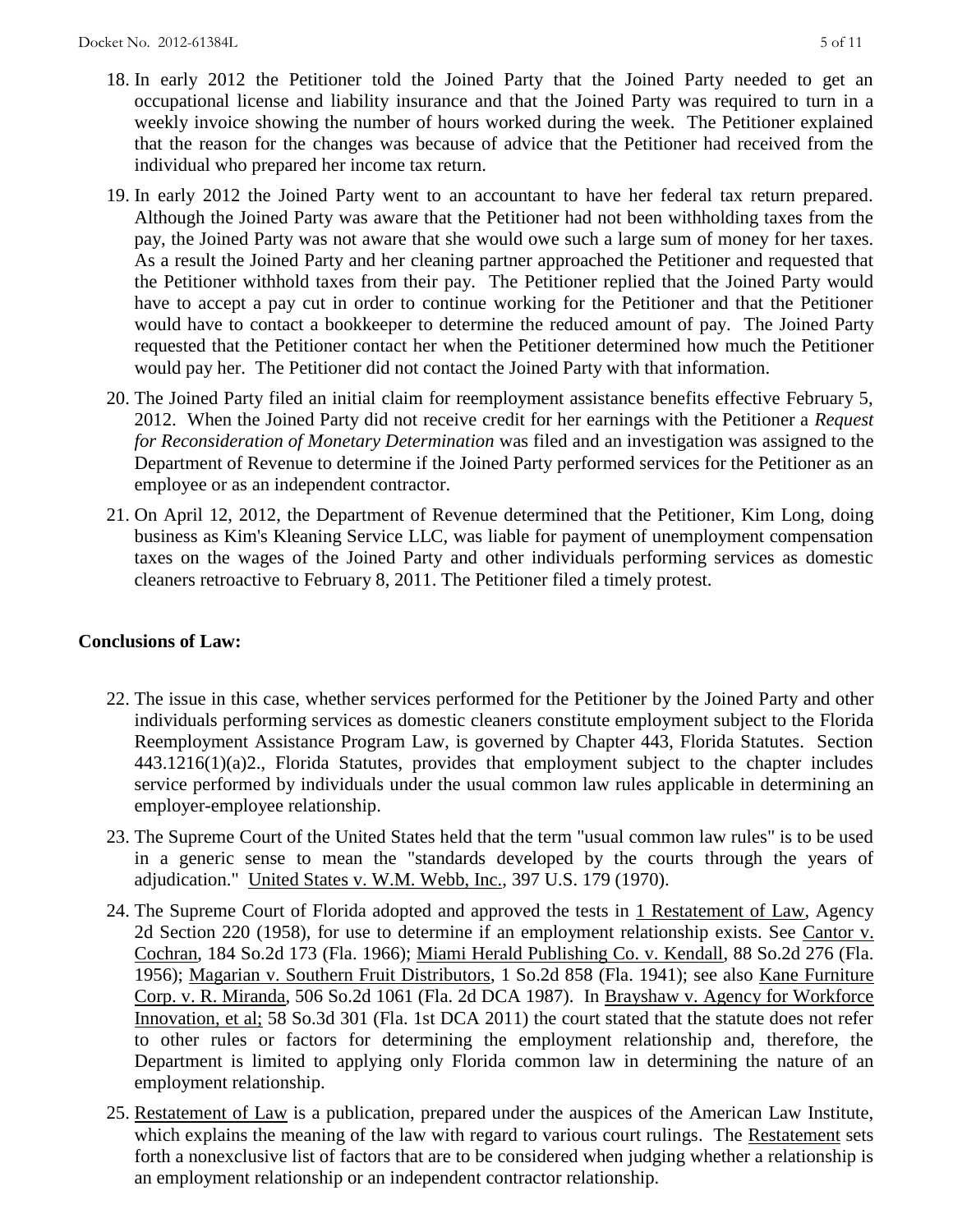- 26. 1 Restatement of Law, Agency 2d Section 220 (1958) provides:
	- (1) A servant is a person employed to perform services for another and who, in the performance of the services, is subject to the other's control or right of control.
	- (2) The following matters of fact, among others, are to be considered:
		- (a) the extent of control which, by the agreement, the business may exercise over the details of the work;
		- (b) whether or not the one employed is engaged in a distinct occupation or business;
		- (c) the kind of occupation, with reference to whether, in the locality, the work is usually done under the direction of the employer or by a specialist without supervision;
		- (d) the skill required in the particular occupation;
		- (e) whether the employer or the worker supplies the instrumentalities, tools, and the place of work for the person doing the work;
		- (f) the length of time for which the person is employed;
		- $(g)$  the method of payment, whether by the time or by the job;
		- (h) whether or not the work is a part of the regular business of the employer;
		- (i) whether or not the parties believe they are creating the relation of master and servant;
		- (j) whether the principal is or is not in business.
- 27. Comments in the Restatement explain that the word "servant" does not exclusively connote manual labor, and the word "employee" has largely replaced "servant" in statutes dealing with various aspects of the working relationship between two parties.
- 28. In Department of Health and Rehabilitative Services v. Department of Labor & Employment Security, 472 So.2d 1284 (Fla. 1<sup>st</sup> DCA 1985) the court confirmed that the factors listed in the Restatement are the proper factors to be considered in determining whether an employer-employee relationship exists. However, in citing La Grande v. B&L Services, Inc., 432 So.2d 1364, 1366 (Fla.  $1<sup>st</sup> DCA$  1983), the court acknowledged that the question of whether a person is properly classified an employee or an independent contractor often can not be answered by reference to "hard and fast" rules, but rather must be addressed on a case-by-case basis.
- 29. The Joined Party was required by the Petitioner to sign a *Kim's Kleaning Service Acknowledgment of Probation* and an *Independent Contractor Agreement* before beginning work. The Joined Party did not read either document before signing. Although it is well established that an individual is bound by a document he or she signs even if he or she does not read or understand the document, see Rivero v. Rivero, 963 So. 2d 934 (Fla. 3d DCA 2007); Peralta v. Peralta Food Corp., 506 F. Supp. 1274 (S.D.Fla. 2007) and Merrill Lynch v. Benton, 467 So. 2d 311, 313 (Fla. 5th DCA 1985), it is equally well established that a statement in an agreement that the existing relationship is that of independent contractor is not dispositive of the issue. Lee v. American Family Assurance Co. 431 So.2d 249, 250 (Fla. 1<sup>st</sup> DCA 1983). In Justice v. Belford Trucking Company, Inc., 272 So.2d 131 (Fla. 1972), a case involving an independent contractor agreement which specified that the worker was not to be considered the employee of the employing unit at any time, under any circumstances, or for any purpose, the Florida Supreme Court commented "while the obvious purpose to be accomplished by this document was to evince an independent contractor status, such status depends not on the statements of the parties but upon all the circumstances of their dealings with each other."
- 30. The Petitioner's business is to provide residential cleaning for the Petitioner's customers. The work performed by the Joined Party and other individuals as domestic cleaners was to clean the homes of the Petitioner's customers. The work performed by the Joined Party and the other domestic cleaners was not separate and distinct from the Petitioner's business but was an integral and necessary part of the Petitioner's business.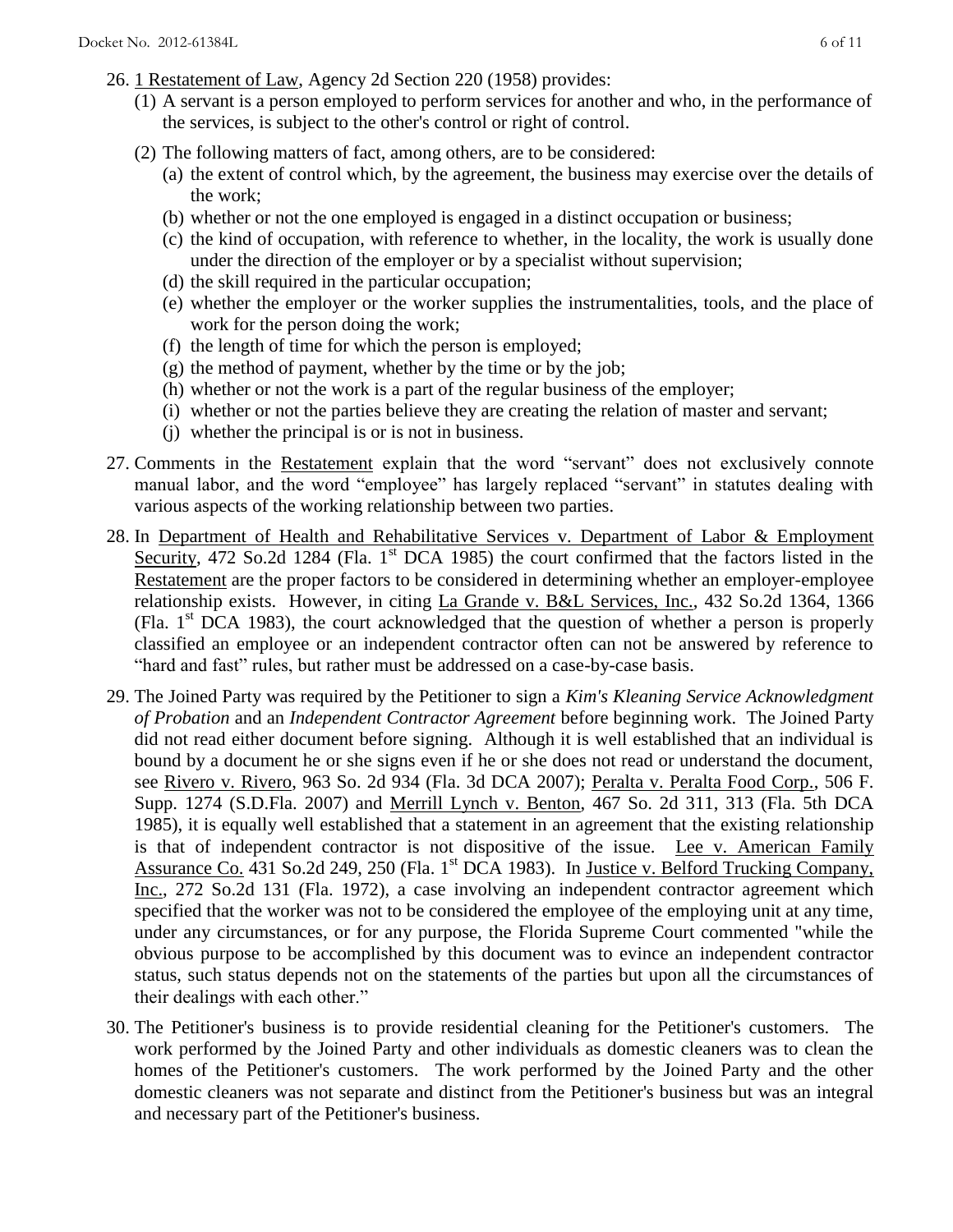- 31. The Petitioner provided all equipment, tools, and supplies. The Petitioner provided vehicles for the domestic cleaners to use to travel to and from the work locations. The Petitioner provided a credit card to be used by the domestic cleaners to purchase gas for the vehicles and to use for the purchase of supplies or equipment repairs. The Joined Party did not provide any equipment or supplies and did not have any expenses in connection with the work.
- 32. The *Kim's Kleaning Service Acknowledgement of Probation* provides for a period of training. The Independent Contractor Agreement also refers to supervision during "the initial period of introduction to the object of the contract described herein." The testimony of the Joined Party and of the Joined Party's witness establishes that the Petitioner provided that training and supervision. During the training the Petitioner told the Joined Party how to do the cleaning and what cleaning products to use. Training is a method of control because it specifies how the work must be performed.
- 33. The work performed by the domestic cleaners does not require any skill or special knowledge. Although the humblest labor can be independently contracted and the most highly trained artisan can be an employee, see Farmers and Merchants Bank v. Vocelle, 106 So.2d 92 (Fla. 1<sup>st</sup> DCA 1958), the greater the skill or special knowledge required to perform the work, the more likely the relationship will be found to be one of independent contractor. Florida Gulf Coast Symphony v. Florida Department of Labor & Employment Sec., 386 So.2d 259 (Fla. 2d DCA 1980)
- 34. The Petitioner determined which customers' homes were to be cleaned by the Joined Party and the days and times that the work was to be performed. The Petitioner paid the domestic cleaners at an hourly rate of pay that was determined and controlled by the Petitioner. Thus, the domestic cleaners were paid by time worked rather than by production or by the job. The fact that the Petitioner chose not to withhold payroll taxes from the pay does not, standing alone, establish an independent contractor relationship. These facts reveal that the Petitioner controlled the financial aspects of the relationship. Section 443.1217(1), Florida Statutes, provides that the wages subject to the Reemployment Assistance Program Law include all remuneration for employment including commissions, bonuses, back pay awards, and the cash value of all remuneration in any medium other than cash.
- 35. The Joined Party performed services exclusively for the Petitioner for a period of approximately one year and the Joined Party's former co-worker performed services for the Petitioner for a period of approximately ten months. Either party could terminate the relationship at any time without incurring liability for breach of contract. These facts reveal the existence of an at-will relationship of relative permanence. In Cantor v. Cochran, 184 So.2d 173 (Fla. 1966), the court in quoting 1 Larson, Workmens' Compensation Law, Section 44.35 stated: "The power to fire is the power to control. The absolute right to terminate the relationship without liability is not consistent with the concept of independent contractor, under which the contractor should have the legal right to complete the project contracted for and to treat any attempt to prevent completion as a breach of contract."
- 36. The Petitioner determined what work was to be performed, when it was to be performed, where it was to be performed, by whom it was to be performed, and how it was to be performed. In Adams v. Department of Labor and Employment Security, 458 So.2d 1161 (Fla. 1st DCA 1984), the Court held that if the person serving is merely subject to the control of the person being served as to the results to be obtained, he is an independent contractor. If the person serving is subject to the control of the person being served as to the means to be used, he is not an independent contractor. It is the right of control, not actual control or interference with the work which is significant in distinguishing between an independent contractor and a servant. The Court also determined that the Department had authority to make a determination applicable not only to the worker whose unemployment benefit application initiated the investigation, but to all similarly situated workers.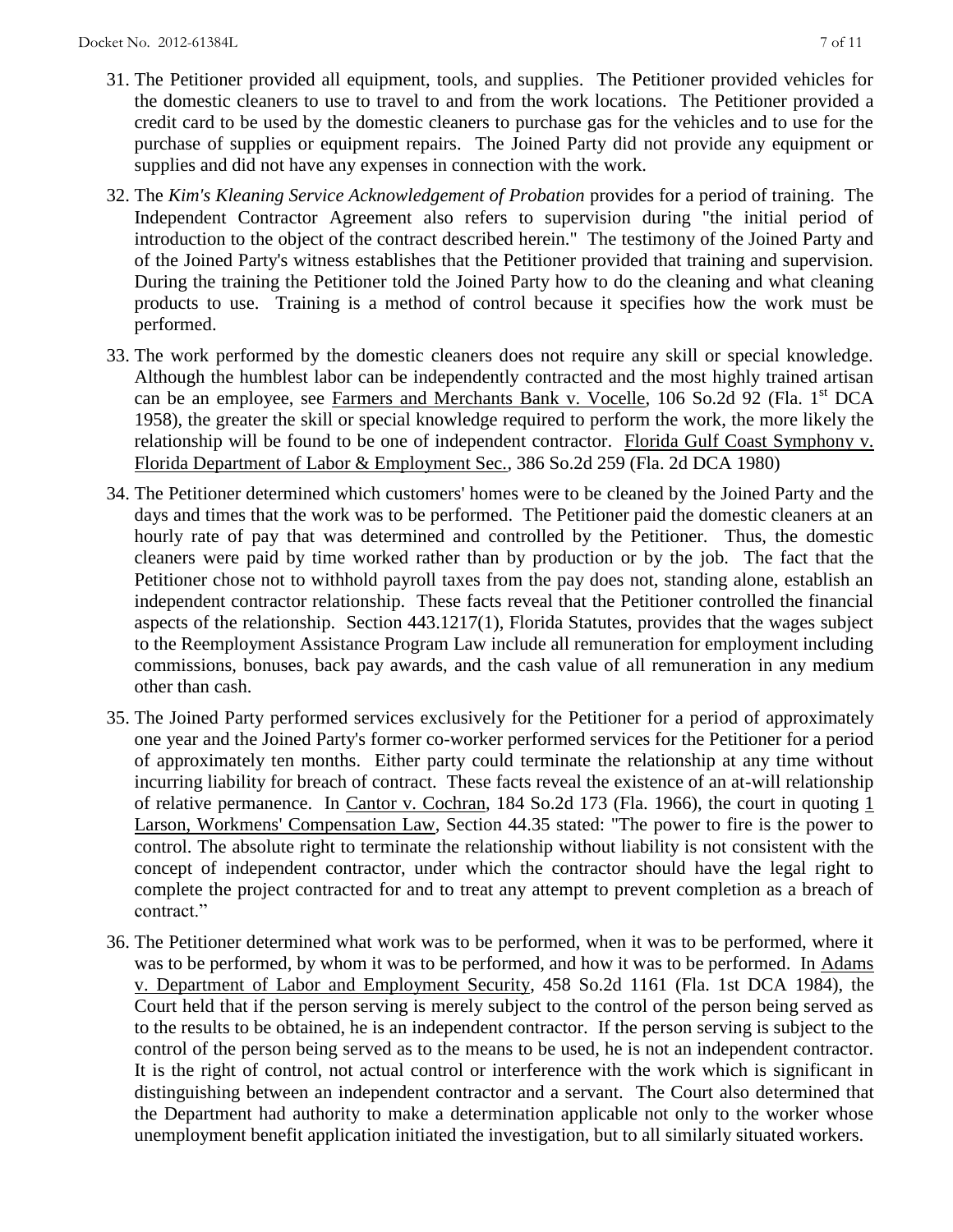- 37. The determination of the Department of Revenue correctly holds that the services performed by the Joined Party and other individuals as domestic cleaners constitute insured employment. The determination holds that the Petitioner is liable for payment of unemployment taxes retroactive to February 8, 2011, the approximate date that the Joined Party began her employment. However, the evidence reveals that the Petitioner has had at least one domestic cleaner performing services during each week of the year since prior to 2007.
- 38. Section 443.1215, Florida Statutes, provides:
	- (1) Each of the following employing units is an employer subject to this chapter:
		- (a) An employing unit that:
			- 1. In a calendar quarter during the current or preceding calendar year paid wages of at least \$1,500 for service in employment; or
			- 2. For any portion of a day in each of 20 different calendar weeks, regardless of whether the weeks were consecutive, during the current or the preceding calendar year, employed at least one individual in employment, irrespective of whether the same individual was in employment during each day.
- 39. The Petitioner has employed at least one domestic cleaner during 20 different calendar weeks each year since prior to 2007. Thus, the Petitioner has established liability for payment of unemployment tax.
- 40. Rule 73B-10.032(1), Florida Administrative Code, provides that each employing unit must maintain records pertaining to remuneration for services performed for a period of five years following the calendar year in which the services were rendered.
- 41. Based on the services performed by the domestic cleaners the correct retroactive date of liability is January 1, 2007.
- 42. Effective March 20, 2012, the Petitioner's business was transferred to Kim's Kleaning Service, LLC, a single member limited liability company.
- 43. Section 443.036(20)(c), Florida Statutes provides that a person who is an officer of a corporation, or a member of a limited liability company classified as a corporation for federal income tax purposes, and who performs services for the corporation or limited liability company in this state, regardless of whether those services are continuous, is deemed an employee of the corporation or the limited liability company during all of each week of his or her tenure of office, regardless of whether he or she is compensated for those services. Services are presumed to be rendered for the corporation in cases in which the officer is compensated by means other than dividends upon shares of stock of the corporation owned by him or her.
- 44. The Petitioner is not a limited liability company which is classified as a corporation for federal income tax purposes. It is a single member limited liability company. Thus, the services performed by the Petitioner's member, Kim Long, do not constitute insured employment.
- 45. The special deputy was presented with conflicting testimony regarding material issues of fact and is charged with resolving these conflicts. Factors considered in resolving evidentiary conflicts include the witness' opportunity and capacity to observe the event or act in question; any prior inconsistent statement by the witness; witness bias or lack of bias; the contradiction of the witness' version of events by other evidence or its consistency with other evidence; the inherent improbability of the witness' version of events; and the witness' demeanor. The Petitioner offered testimony that was in conflict with the documentary evidence and offered testimony that was internally inconsistent. For instance, the Petitioner testified that she placed all of the domestic cleaners on an initial period of probation but that the Joined Party was the only worker who was placed on probation for a period of thirty to ninety days. The Petitioner later testified that the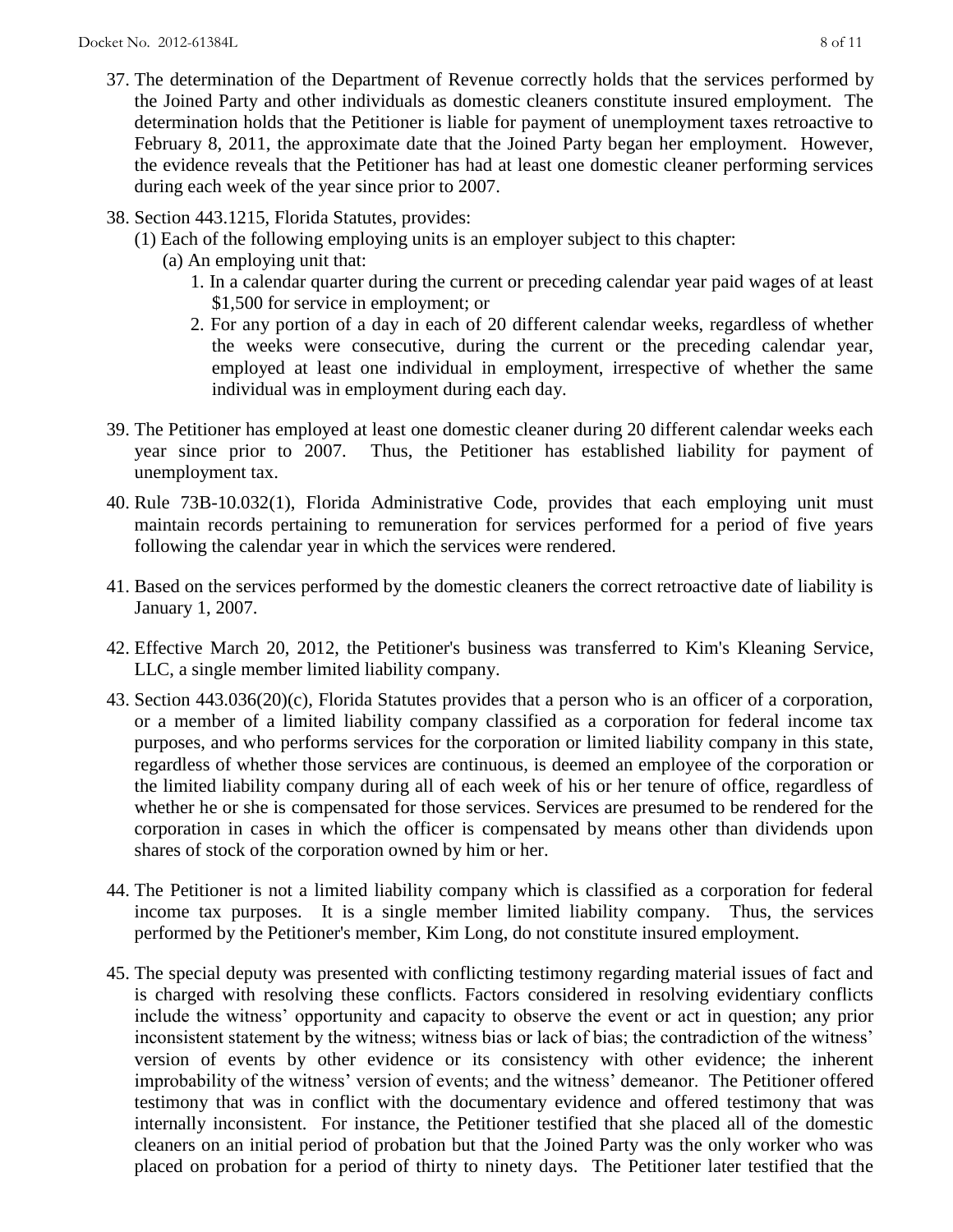Joined Party was the only worker who was ever placed on a period of initial probation. The Joined Party's former co-worker testified that she also was placed on probation for a period of thirty to ninety days at the time of hire. In addition, the Petitioner mischaracterized prior testimony when conducting cross examination. Upon considering these factors, the special deputy finds the testimony of the Petitioner to lack credibility. Therefore, material conflicts in the evidence are resolved in favor of the Joined Party.

- 46. In its proposed finding #4 the Petitioner states that the Joined Party was required to provide her own equipment and supplies. The competent evidence that has been accepted as credible reveals that the Joined Party was informed during the initial interview that the Petitioner would provide all equipment and supplies. Both the Joined Party and the Petitioner testified that the Petitioner provided the equipment and supplies without cost to the Joined Party or the other domestic cleaners. In its proposed conclusion #28 the Petitioner states that the Joined Party was given the opportunity to purchase supplies from the Petitioner and to rent the Petitioner's equipment. Since the facts support a conclusion that the Petitioner provided the supplies and equipment without cost to the workers there would have been no reason for the workers to pay the Petitioner for use of the supplies and equipment. Thus, proposed finding #4 and proposed conclusion #28 are not supported by the evidence.
- 47. In its proposed finding of fact #12 the Petitioner states that the Joined Party was not required to comply with a specific dress code, although shirts could be purchased from the Petitioner. The evidence reveals that the Petitioner told the Joined Party during the initial interview that the Joined Party was required to wear the uniform shirts. The Petitioner provided a total of six shirts to the Joined Party without any cost to the Joined Party. The Petitioner also provided shirts to the former co-worker without cost. Both the Joined Party and the former co-worker testified that they had to change into a uniform shirt before beginning work if they wore a personal shirt, that they were required to wear black or brown pants or shorts, that they were not allowed to wear open toe shoes, and were not allowed to wear perfume. In its proposed conclusion #27 the Petitioner states that the Joined Party was given the opportunity to wear a company issued shirt. Proposed finding #12 and proposed conclusion #27 are not supported by the credible evidence.
- 48. In its proposed finding #11 the Petitioner states that the Joined Party was hired on a probationary period due to a negative background report obtained by the Petitioner. In its proposed conclusion #30 the Petitioner asserts that the probation period was implemented only as to the Joined Party because a routine background check of the Joined Party produced negative results calling into question the Joined Party's veracity and reliability. Proposed finding #11 and proposed conclusion #30 are contrary to the Petitioner's own testimony. The Petitioner testified that the purpose of placing all of the cleaners on probation at the time of hire was to allow time for the new cleaners to become familiar with the work, to give the Petitioner time to do the background checks, and to verify the employment information on the applications. *Kim's Kleaning Service Acknowledgement of Probation* refers to the probation period as a "training and probation period" during which the cleaner will become familiar with the quality of work required. The Joined Party was placed on probation during the initial interview on February 5, 2011, prior to the Petitioner performing any background check on the Joined Party. Thus, the Joined Party was not placed on probation because of the results of a background check.

**Recommendation:** It is recommended that the determination dated April 12, 2012, be MODIFIED to reflect a retroactive date of January 1, 2007. As modified it is recommended that the determination be AFFIRMED.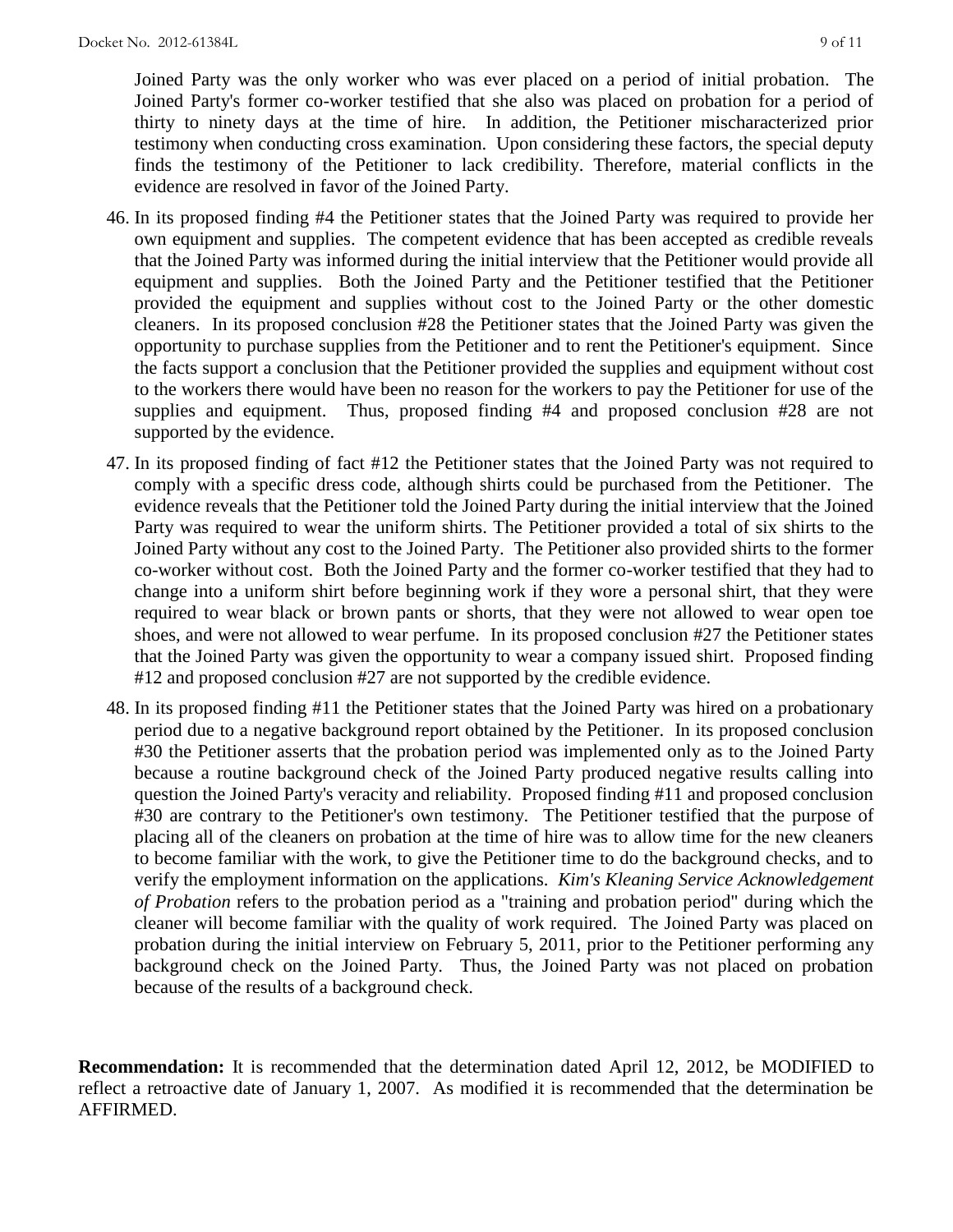### Respectfully submitted on October 2, 2012.



R. O. SMITH, Special Deputy Office of Appeals

A party aggrieved by the *Recommended Order* may file written exceptions to the Director at the address shown above within fifteen days of the mailing date of the *Recommended Order*. Any opposing party may file counter exceptions within ten days of the mailing of the original exceptions. A brief in opposition to counter exceptions may be filed within ten days of the mailing of the counter exceptions. Any party initiating such correspondence must send a copy of the correspondence to each party of record and indicate that copies were sent.

Una parte que se vea perjudicada por la *Orden Recomendada* puede registrar excepciones por escrito al Director Designado en la dirección que aparece arriba dentro de quince días a partir de la fecha del envío por correo de la *Orden Recomendada*. Cualquier contraparte puede registrar contra-excepciones dentro de los diez días a partir de la fecha de envió por correo de las excepciones originales. Un sumario en oposición a contra-excepciones puede ser registrado dentro de los diez días a partir de la fecha de envío por correo de las contra-excepciones. Cualquier parte que dé inicio a tal correspondencia debe enviarle una copia de tal correspondencia a cada parte contenida en el registro y señalar que copias fueron remitidas.

Yon pati ke *Lòd Rekòmande* a afekte ka prezante de eksklizyon alekri bay Direktè Adjwen an lan adrès ki parèt anlè a lan yon peryòd kenz jou apati de dat ke *Lòd Rekòmande* a te poste a. Nenpòt pati ki fè opozisyon ka prezante objeksyon a eksklizyon yo lan yon peryòd dis jou apati de lè ke objeksyon a eksklizyon orijinal yo te poste. Yon dosye ki prezante ann opozisyon a objeksyon a eksklizyon yo, ka prezante lan yon peryòd dis jou apati de dat ke objeksyon a eksklizyon yo te poste. Nenpòt pati ki angaje yon korespondans konsa dwe voye yon kopi kourye a bay chak pati ki enplike lan dosye a e endike ke yo te voye kopi yo.

**SHANEDRA Y. BARNES, Special Deputy Clerk** Detober 2, 2012

**Date Mailed:**